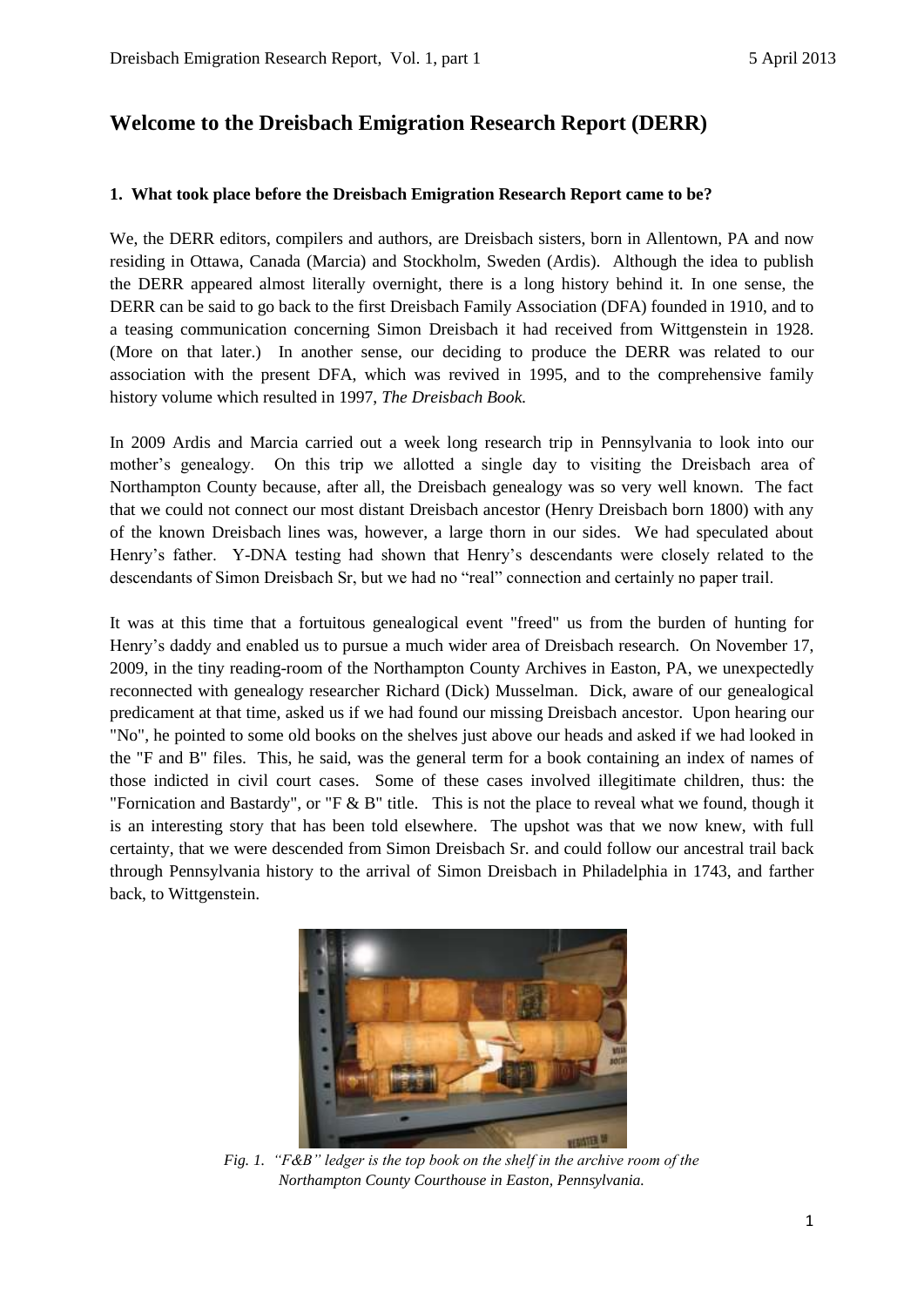#### **2. The birth of the Simon Dreisbach project and how it had to change.**

By the end of 2009 we were tracking down the earliest warrants taken out in eastern Pennsylvania by Simon Dreisbach, his five sons and his son-in-law. In the course of studying the surveyors' maps of these Dreisbach tracts we discovered an underlying master plan. This wealth of new information, including the presence of previously unknown Dreisbachs (which will be covered in a later DERR issue) and the necessity for making it known to as many people as were interested, pointed us in the direction of writing a book. It would be about the Dreisbach family of Northampton County from immigration in 1743 until about 1810 when the last of the immigrant Dreisbachs died.

We also recognized the need for a preliminary section to present the many small pieces of information that had emerged during the previous twenty years on our Dreisbach heritage in Wittgenstein. We could build on the genealogical and background history that had been supplied by Wittgenstein historian Gustav Schneider in the 1990's for *The Dreisbach Book.* We had been maintaining sporadic contact with our distant Wittgenstein 'cousins', both active family history researchers, Andreas Sassmannshausen and Martin Dreisbach. Ardis had also begun to benefit from the information generously supplied by Jochen Karl Mehldau from his database he compiled of the early records of all the Wittgenstein churches.

By the time of the 2010 DFA reunion we were nearing a turning point in our planning, though it was not yet evident to us. At the reunion Marcia, in period costume, held a monolog that revealed to one and all the true lineage of '1800' Henry Dreisbach. At last the cat was out of the bag. There too Martin Dreisbach, having come over from Germany, gave a Power Point presentation of his photos of Dreisbach-related places in Wittgenstein. It was only one of many diverse presentations, but was in its way prophetic. Information continued to build up and in the months that followed the 2010 reunion we firmly resolved to produce a book spanning both sides of the Atlantic, summarizing what we knew at that time about the Simon Dreisbach family, in Wittgenstein and in Pennsylvania.

## **3. Then the project expanded.**

In early 2011 Andreas Sassmannshausen, acting on our behalf, contacted Heinrich Imhof, *the* expert on the Princely Wittgenstein Archive in Bad Laasphe. Our hope was that the source of the teasing information of 1928 saying that Simon Dreisbach had left Wittgenstein illegally might be located. Within a few days Andreas sent a triumphant email. Heinrich had found a huge set of archival documents designated WA D 53, *"Dreisbach, Simon / dessen Guth betr."* (Concerning Simon Dreisbach's house and farm). Here was the very rich source of the concise 1928 communication, with unexpected insights into semi-feudal life in Wittgenstein and – one is tempted to say, "Hold your hats!" – here was *an eye-witness account* of events at Simon Dreisbach's house the night he and his family secretly left for Pennsylvania!

In the meantime Marcia was seeking and finding much information on journeys from Wittgenstein to Philadelphia in the  $18<sup>th</sup>$  century. It was time to rethink our plan. It was clear we now had enough information to do a whole volume on Simon Dreisbach's life prior to his emigration. We hatched a plan in which there would be a Wittgenstein volume to be joined later by one or perhaps two more volumes concentrating on the journey to North America and the life of Simon and his family there.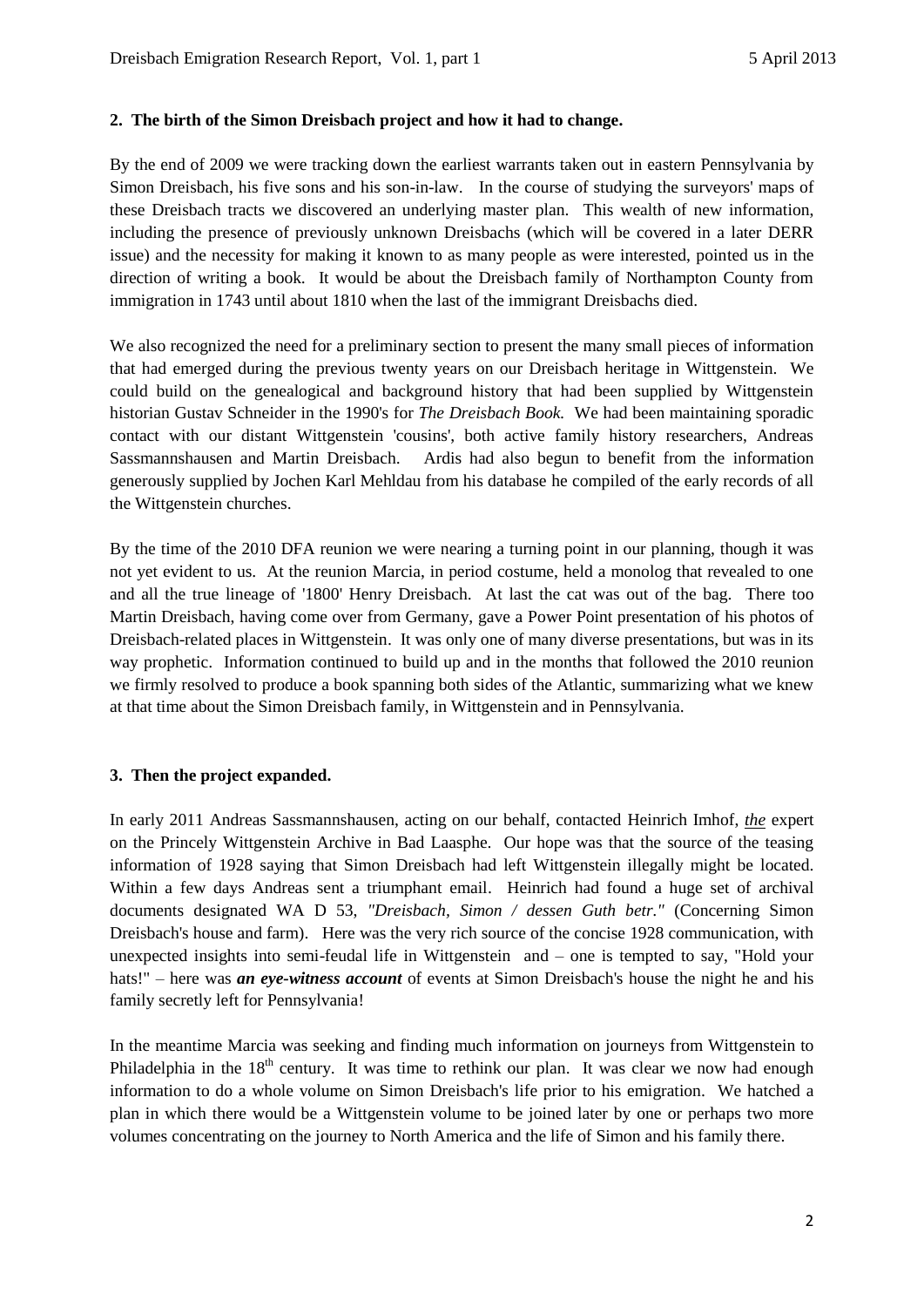#### **3. Surprising Simon Dreisbach! It becomes necessary to refocus - again.**

In late May and early June of 2012 Marcia and Ardis went to Wittgenstein for a few days of research. We were pleased to finally meet longtime correspondents Heinrich Imhoff and Andreas Sassmanshausen in the flesh, and to see cousin Martin Dreisbach again. We spent two mornings in the Princely Archive, photographed many new (to us) documents, visited villages with Dreisbach connections, enjoyed a marvelous meal of white asparagus at Martin's house and returned to Sweden and Canada to digest and write up as much as we could of this new information.



*Fig. 2. In the Princely Archive of Sayn-Wittgenstein-Hohenstein in May 2011, researching original documents. L. to R. Heinrich Imhoff, Ardis Dreisbach Grosjean, Holger Weber (reporter for the newspaper, Siegener Zeitung), and Marcia Dreisbach Falconer.* 

In January and February of 2013 Heinrich (whom we had now discovered was also a distant cousin) found, piece by piece in the Princely Archive, a series of documents – numerous pages of testimonies in the Count's judicial chamber relative to the years 1735-1740. He also found three letters written by Simon Dreisbach himself, two of which (hold your hats again) were written from inside the Count's prison in Castle Wittgenstein! We have not yet fully digested this new material. Old assumptions must be corrected in the light of these new aspects of Simon's complex character.

Nor is the Simon Dreisbach line alone in benefitting from the enthusiasm and cooperation of our Wittgenstein 'cousins'. Recently both Martin Dreisbach and Andreas Sassmannshausen have forwarded information on the family of 1751 emigrant Martin Dreisbach: on the ancestors of his wife Anna Eva Hoffmann and on the true birth years of their children. Some of this has already made its way into the DFA Newsletter, and more can be expected to turn up here in the DERR.

At this stage Ardis, especially, was having first-hand experience of information overload.

## **4. The result? You are now reading the DERR!**

Here, then, is the first number of the DERR. It is our means of portioning out Dreisbach information in digestible chunks to persons who have asked to receive it. The DERR format will allow us to insert new items as they appear, and to make revisions to old ones as needed.